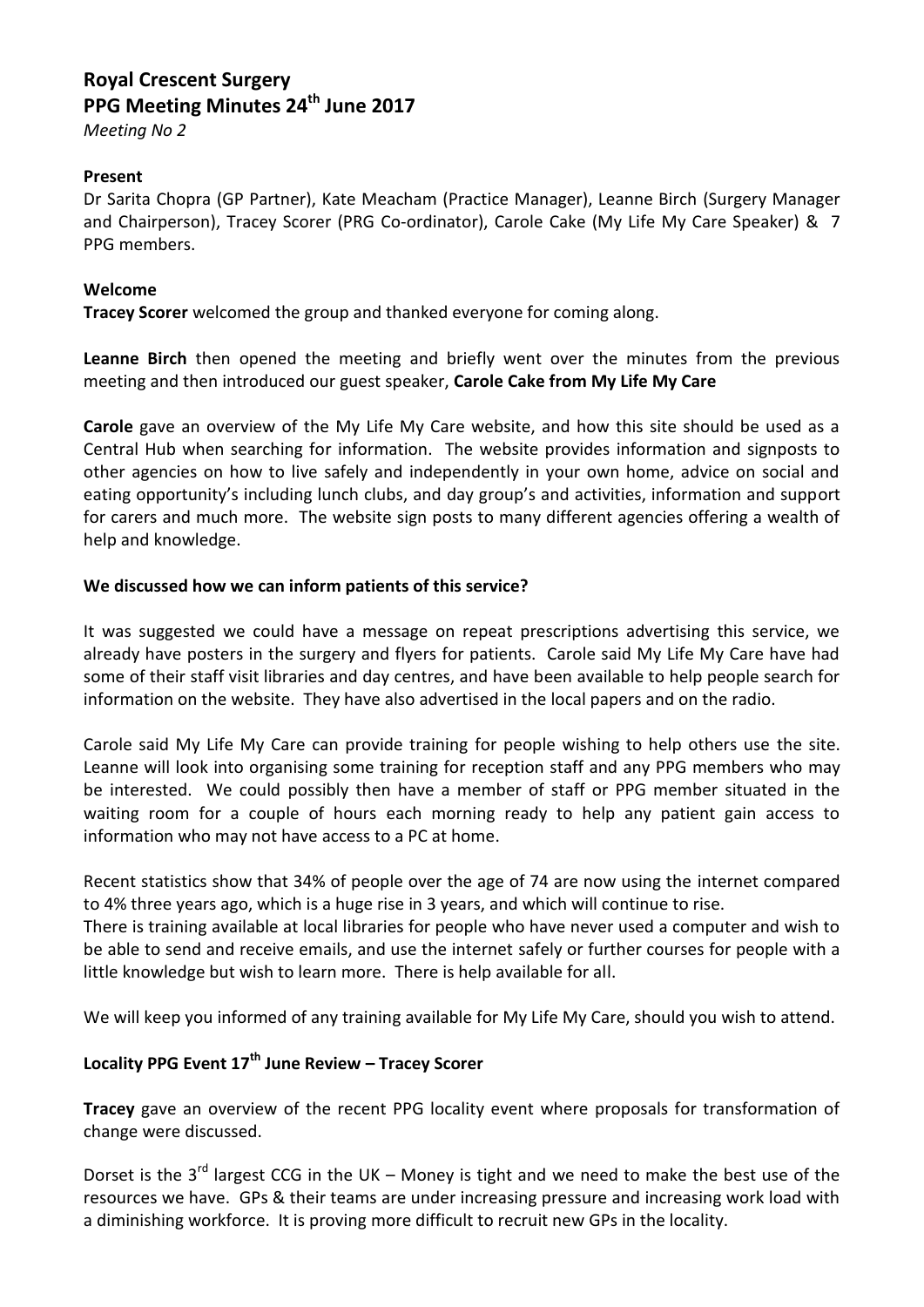Local practices need to work together to share care/resources where possible to ensure services are sustainable and to establish new partnerships with healthcare providers.

## **In 2015 the Government declared there would be access to a GP 7 days a week by 2020. Theresa May has decided to bring this forward to 2018.**

We will be obliged to provide weekday access from 6.30pm – 8pm and some hours on a Saturday and Sunday. There will be extra funding for this.

Practice Managers along with the CCG have met and discussed proposals for the way forward with a Local Sustainable Transformation Plan. Some ideas for W&P include:-

- Shared Care
- 7 Day working (not every GP practice 7 days a week, but 7 days across W&P)
- Work force training
- Locality Pharmacy Scheme
- Locality visiting service
- Care for frail patients
- Technology using same computer systems across W&P for access to patients records
- Working at scale / together
- Public engagement how can we work with you?

When discussing this with the PPG some members were worried that they may not get to see their named GP, and may see many different GPs losing the continuity of care we as a surgery have worked hard to achieve. For patients who visit the surgery more often, and have higher health care needs, continuity of care is very important. For patients who only see a GP once or twice a year, continuity of care is perhaps not so important.

It was discussed whether the extra appointments 'out of hours' would be used for convenience or need? Do patients actually want the extra hours? A recent survey stated 86% of patients were happy with the hours their surgery provides. We do well as a surgery on being to offer appointments the same day or within a week, but the survey is taken over Weymouth and Portland as a locality. Some other GP surgeries do not use a named GP system, and have differing waiting times for appointments. It was felt that some surgeries may benefit, and some could suffer with the proposed 7 day a week GP access.

We may need to look at the way we consult differently, and could take into consideration online consulting, and telephone consultations. Dr Chopra said these consultations however can take longer as you are working 'blind'. A consultation starts as soon as a person walks from the waiting room, and a GP can gain a lot of information by visual assessment which cannot happen on the telephone, therefore more questions need to be asked.

Practice Managers and the CCG will be working toward a local sustainable transformation plan across Weymouth and Portland regarding the 7 day GP access and we will keep you informed of any progress.

The locality plan has not yet been decided and patients are being asked for their views. It is important that all patients are given the opportunity to express their views. The Practice will make sure that the PPG group members are given details of all public consultation meetings and will display this information at the Surgery.